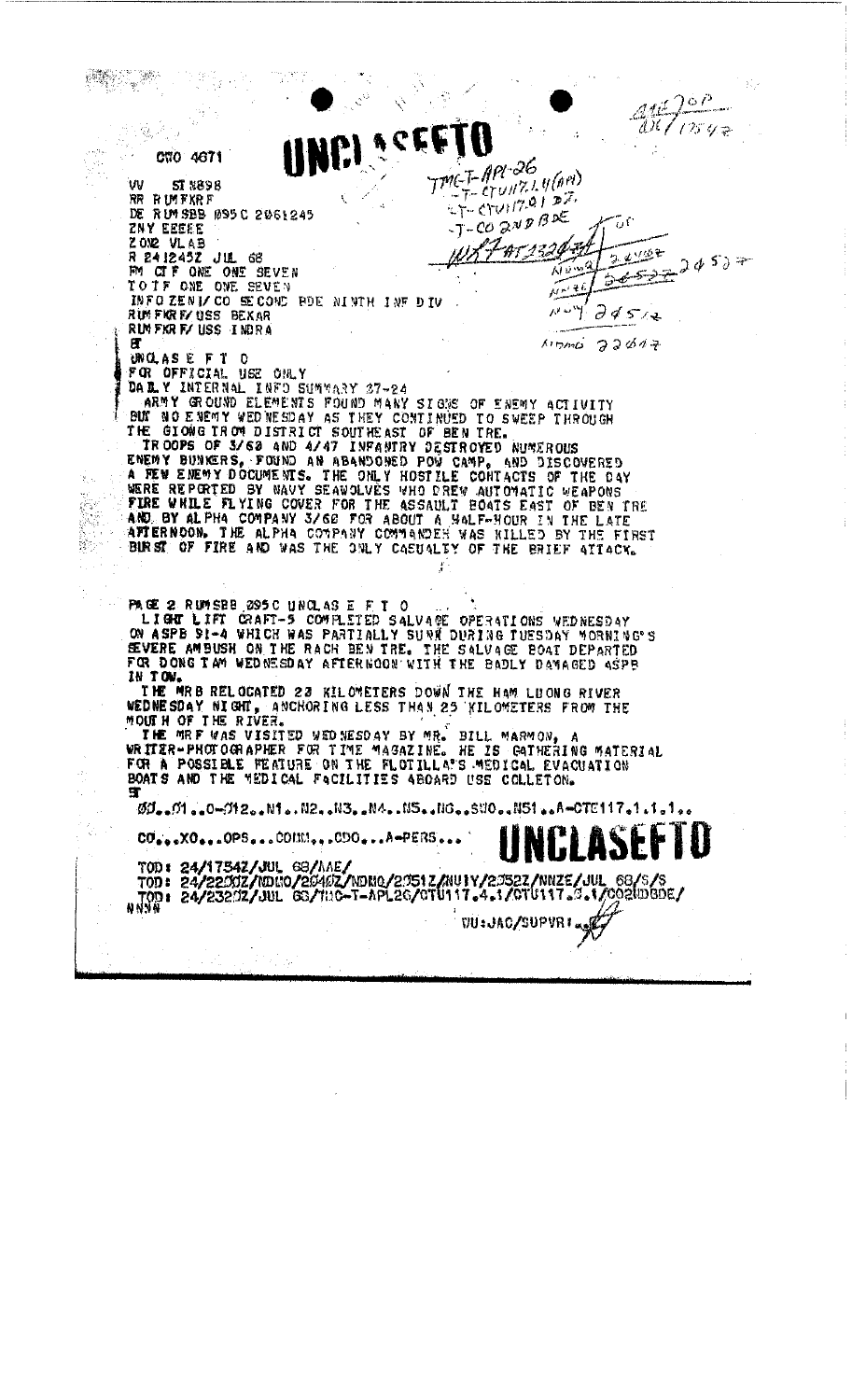数点 (3) 000:4336 NGLASEFT ŧΓU **ST N957** أيافاني أ  $5.75$ **RR RUMFKRF** JESYE DE RIM SBB 138C 2071550 AUW  $20552$ is a ZNY EEEEE  $\overline{v}$  or  $\overline{v}$  $\widetilde{z^{23}{}^{0}}$ R 251550Z JUL 68  $\overline{v\overline{v''}}$ **Sports 2515 to** FM CIF ONE ONE SEVEN-NNEE TO ZENIZIF ONE ONE SEVEN TW HML  $\overline{a}$ a SPE INFO ZENI/CO SECOND BDE NINTH INF DIV Town RUTFIN F/USS BEXAR واقومته RUPPER B USS INDRA П. twed **UNCLASEFT O**  $T$ - APL 26, CARIT, CTUNSSE FOR OFFICIAL USE ONLY DAILY INTERNAL INFO SUMMARY 07-25 COOD AOZ A SIGNIFICANT-SIZED ELEMENT OF SUSPECTED VIET CONG WAS CAPTURED BY BRAVO COMPANY 3/62 INFANTRY THURSDAY AS THE COMPANY SWEPT THRODON & SMALL VILLAGE IN THE GLONG TROW DISTRICT SOUTH OF BEN TRE. A TOTAL OF 40 VIETNAMESE -- MOST OF THEM MALES IN THEIR EARLY TWENT IES- WERE DETAINED BECAUSE THEY WERE NOT CARRYING PROPER IDENT IFICATION AND TRIED TO EVADE THE U.S. FORCES. SEVERAL OF THE SUSPECTED ENEMY HID IN BUNKERS, SIX WERE FOUND LOCKED IN A CHURCH AND ONE ATTEMPTED TO CONCEAL HIMSELF IN A BARREL. WITH INTERROGATION CONTINUING THURSDAY EVENING, ABOUT 12 OF THE 40 DETAINEES HAD BEEN TENTATIVELY CLASSIFIED AS VC POW'S. NINE VIET CONG WERE REPORTED KILLED AN LIGHT CONTACT PACE 2 RUMSBB 138C UNCLAS E F T O DIRING THE DAY. FIVE WERE RILLED BY GROUND FORCES AND FOUR WERE CREDITED TO ARMY GUNSHIPS. THERE WERE NO U.S. CASUALTIES. ALL 2ND BRIGADE ELEMENTS RETURNED TO THE WAB TRUBSDAY RESUITS WERE IN VIET CONG KIA, 137 VIETNAMESE DETAINED AND 282 BUNKERS DESTROYED. U.S. LOSSES WERE FOUR KILLED IN ACTION AND FOURTEEN WOUNDED. MOBILE RIVERINE GROUP BRAVO LAUNCHER OPERATIONS IN LONG AN PROVINCE SOUTH OF SAIGON THURSDAY. BOATS OF RIVER DIVISION 131 REPORTED RECEIVING SMALL ARMS FIRE ABOUT 0830<br>AS THEY WERE MOVING IN TO BEACH 4/39 INFANTRY ABOVE THE BEN<br>LUC BRIDGE, WINDHAM COUNTY AND SATYRISPERT THE DAY RELOCATING<br>FROM DONG TAM TO THE INTERSECTION OF THE SOIRAP. MRB AL FA AL SO RELOCATED THURSDAY AFTERNOON, MOVING 20 KIL CMETERS BACK UP RIVER TO THE ANCHORAGE AT BEN TRE. A DEMICAP MEDICAP TEAM FROM BENEVAN TREATED APPROXIMATELY 150 PATIENTS AT THE FIRE SUPPORT BASE TODAY. Ħ CO 61 0-012... N1 N2 N3 N4 N5 N6 SUO... CRR9/11/13/15... CRDO2.... CO XO COMM OPS CDO... A-PERS .... CTG117.2.... CTE117.1.1.1.... TOR:25/1922Z JUL G8/AAE TOD/25/23332 JULGS/101V/NDC10/1000/01012E/NPNC/NPTH/<br>N 100/20/01502 JUL PATTIC **NN NN** VU: JDP/SUPVR: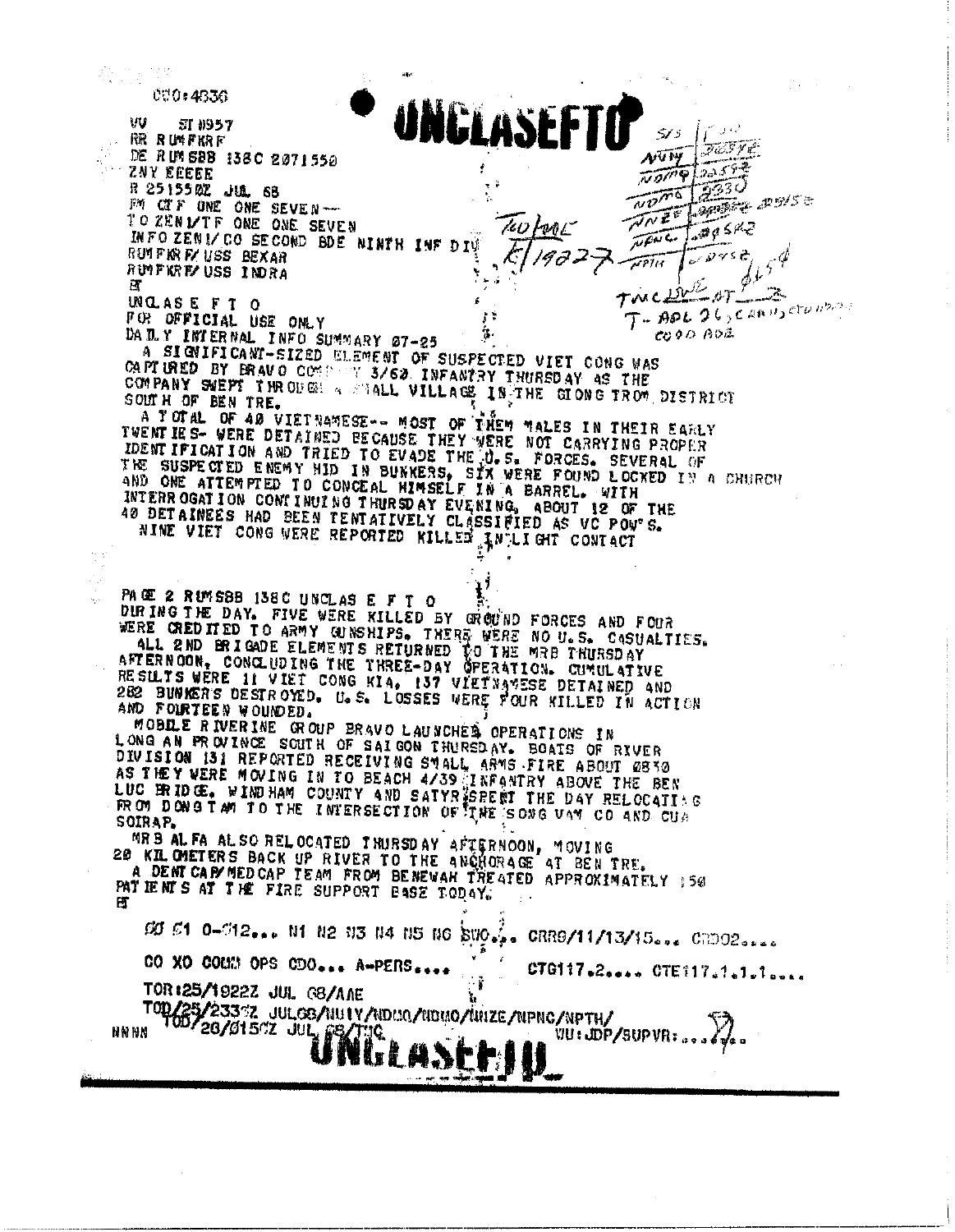UNGLASEFTO 00035033 . g 1923 های إ **AK RUMFORF**  $1600$ DÊ RUM SHE LOOC 2081345 **ENY EEEEE** ara film  $\mathcal{D}\mathcal{U}$  $c^{\ell \ell \ell \ell \ell}$ zur War **TRESTASZ JU 65<br>THE CLE ONE CNE SEVEN**<br>TRUTT ONE ONE SEVEN  $\rho_{\rho s}, j \in$ Franko ترادعن تفاسطه **BEFOLENIZO SECOND SHIGADE NILTH INF DIV** RIMFIRE USS BEXAR **RICHTER EY USS INDRA**  $113.98$ **RAIVAT VR. A.B.** BO. - 3暦61:46 回 同 丁一〇 GOWNNIE: NOTH - T- NOIN FOR OFFICIAL USE ONLY OR EX SULERAM INFO SURVARY 27-26 FEBRE PERS CAPIURED FRIDAY BY URT WARE SE REGIONAL FORCES OPSRATING TIRETT IN TRESAULT POATS THE TROOPS VERE LANDED AT WELF BY BOATS OF RIVER DIVISION **SUMMIT HAVE DARYN ENEWY FIRE IN THIS AREY ON FREUIOUS OFERATIONS,** THE REFORTED NO CONTACT FRIDAY, **MARINE SHIPS OF MED ALEA MOVED FROM BEN THE TO THE ANCHORAGE WE WANN L ONG T HURSDAY EVENING.** 200 01 0=012,.., N1 02 N3 04 05 0 000,.... 0880/11/13/15... 08002,....  $CT6117.2...$   $OTE117.111.4...$ CO XO OPS COLES COO ... A APERS..... **WELDP/SUPVALOGE** TOD:26/1006Z JUL CE/AAE NNERD - 26/18252 JUL 63/100<br>NGC - 26/18252 JUL 63/1000/0200/02020/001V/0000/0210/0020 UNCLASEFIU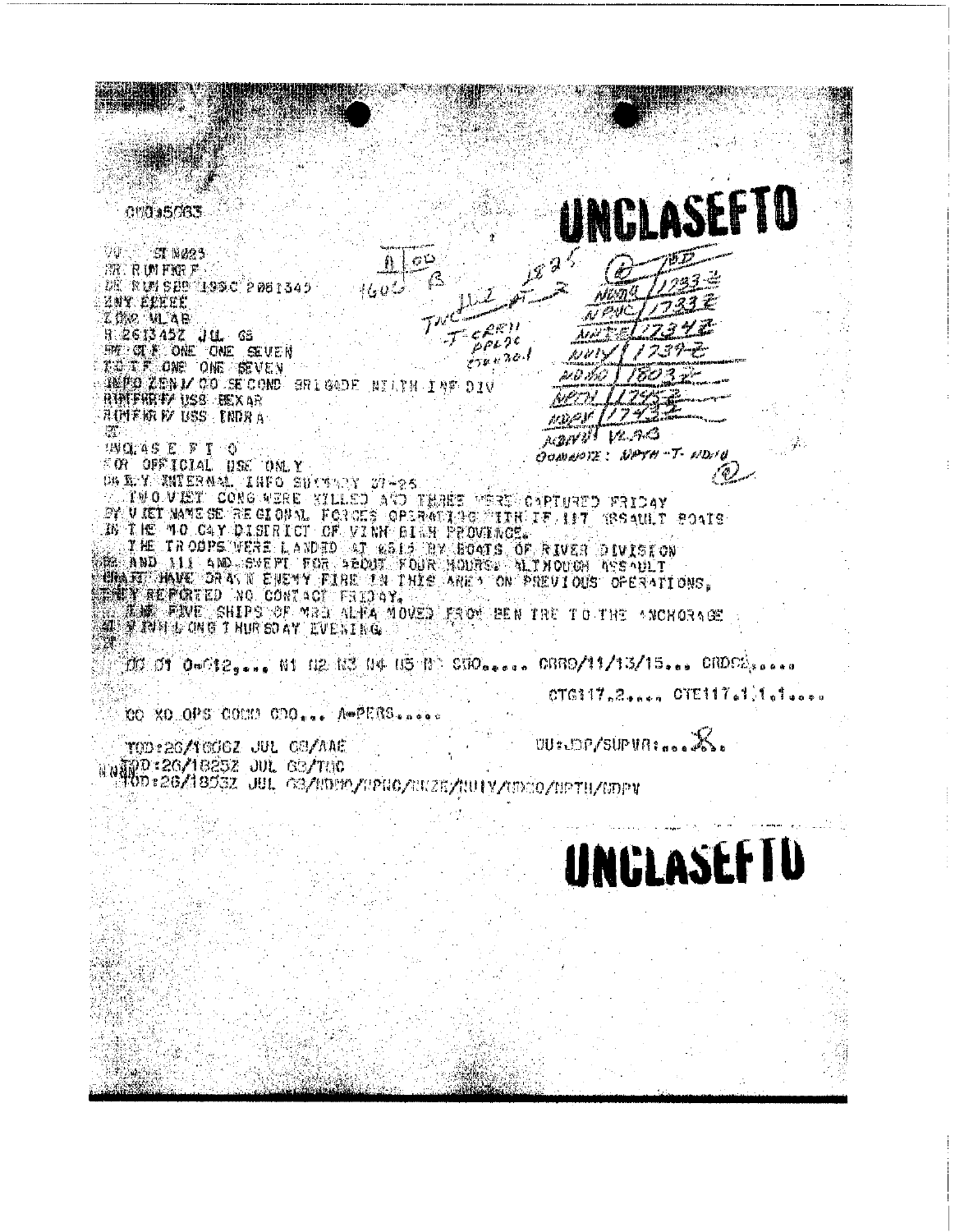ISE  $V^{010}$   $\frac{3664}{1000}$ r <sub>1</sub> 354 P AAE  $\mathcal{L}_{\text{max}}$ **RR RUMFKRF** DE RUM SBE 2520 2091252 ZNY EEEEE  $\tau_{\text{op}}$  $5/\varsigma$ R 271258Z JUL 53 FM CIF ONE ONE SEVEN nipaic 7523C TO ZEND/TF ONE ONE SEVEN WG KN  $77302$ ISFO ZENICO SECOND EDE NINTH INF  $7001$ 74539 RUMFKRF/USS BEXAR (tzri **AIPMP**  $-1.6$ RUMFAR FV USS I IORA چن تەر  $1000$ n de 26  $75202$  $\pi$ omo  $H$  $CAIII$  $15.77$ UNCLASE FT 0  $0.741(7,0)$  $7575$ FOR OFFICIAL USE ONLY DAILY INTERNAL INFO SUMMARY 27-27 TWO VIET CONG WERE KILLED BY 4/39 INFANTRY SATURDAY AS TASK GROUP BRAVD CONTINUED OPERATIONS IN LOSS AN PROVINCE. BOAT'S OF RIVER DIVISION 131 CONDUCTED SEVERAL INSERTIONS OF THE TROOPS DURING THE DAY BUT ENCOUNTERED NO SIGNIFICANT RESISTANCE. CONTACT WAS LIMITED TO A FEW ROUNDS OF SMALL ARMS FIRE ABOUT **1800 IN THE EVENING** CUNIL OF IVE RESULTS OF THE THREE-DAY OPERATION, WHICH WAS EAUNCHED ON THIRSDAY, ARE 19 VC KILLED AND FOUR CTHERE CAPTURED. WIND HAM COUNTY AND SATYR ARE SUPPORTING THE OFERATION FROM THE INTERSECTION OF THE SONG VAM CO AND THE CUA SOIRAP. MRB ALFA, ANCHORED AT THE JUNCTICT OF THE SCHO MY THO PAGE 2 RUM SBB 2500 UNCLAS E F T O AND THE SONG CO CHIEN, SPENT SATURDAY PREPARING FOR FUTURE OPERATIONS.  $H$ Ø' Ø1 0-012 N1 N2 N3 N4 N5 N6 A=10TE 117statata\_ **SWO** CO. **COMM** XO OP<sub>3</sub> A-PERS **CDO** TODT 1623Z THC -T- APLZ6/CO ZHD DDE/ **CAR-11/CTU 117.6.1** TOD: 27/1354Z JUL/ANE TOD: 14232 RPNVYT4302 ROKN/14532 RUTY/14522 RDUQ/15002 RDDO/15052 RRzE NNNN **WU/JV SUPVRt** 

 $\frac{1}{2}$  ,  $\frac{1}{2}$  ,

一分类的化 A.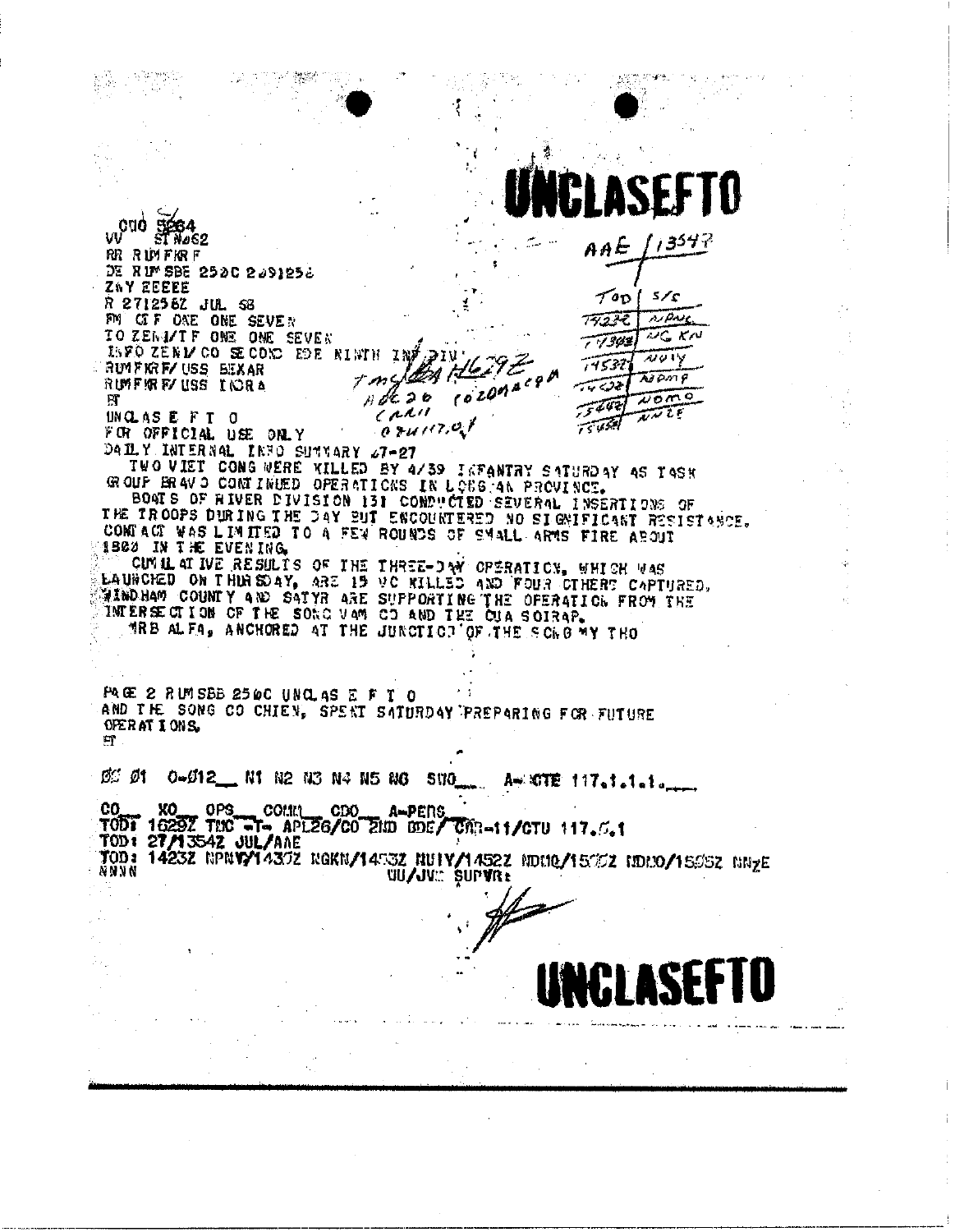C1015473

ZNY EEEEE R 2813292 JUL 63 FM CIF ONE ONE SEVEN TO TF ONE ONE SEVZN INFO CO SECOND FIDE NINTI USS BEXAR USS INDRA SJ.

UNCLASE FT 0 FOR OFFICIAL USE ONLY DAILY INTERNAL INFOLSUNMARY 07-28

ంప ఎ9 సి NDMO 00 33 2 7 17 MAPV. ం 35 NDNC.  $\frac{1}{2}$   $\frac{1}{2}$   $\frac{1}{2}$   $\frac{1}{2}$   $\frac{1}{2}$   $\frac{1}{2}$   $\frac{1}{2}$   $\frac{1}{2}$   $\frac{1}{2}$   $\frac{1}{2}$   $\frac{1}{2}$   $\frac{1}{2}$   $\frac{1}{2}$   $\frac{1}{2}$   $\frac{1}{2}$   $\frac{1}{2}$   $\frac{1}{2}$   $\frac{1}{2}$   $\frac{1}{2}$   $\frac{1}{2}$   $\frac{1}{2}$   $\frac{1}{2}$ 

NUIY

NOMQ

**NDW UT** 

T-600 BOA

CAON

 $\tilde{\epsilon}^{\rho^{\prime}}$ <sup> $\rho^{\beta}$ </sup>

**Their** 

60.U Z-

0022至

02.287

ョアジー

V.

ALL ROB LE PIVERINE GROUP ALFA ELEMENTS RELOCATED TO CAN THO SURDAY AND BEGAN PREPARTING FOR THE NEXT SERIES OF SEARCY AND SUFEP OPERATIONS.

THE FIVE SHIPS OF MRB ALFA AND THE RESUPPLY LST FLOTD COUNTY DEPARTED THE VINH LONG ANCHORAGE AT 36ME AND CLOSED CAN THO AT 1530. MOST OF THE ASSAULT CRAFT REACHED THE HEW ANCHORACE VIA THE SONG, MANG THIT/BICHOLAI CANAL SYSTEM. ALTHOUGH U.S. ELEMENTS HAVE FREGUENILY BEEN MARASSED IN TRANSITS OF THIS WATERWAY, THE BOATE REPORTED NO HOST LE FIFE SUIDAY.

PEJOIRING MRB ALFA AT CAN THO SUNDAY EVENING WAS JES ASKARI.

PAGE TWO UNCLASE FT O

WHICH MAS SPENT THE PAST MONTH UNDERGOING FOUTINE OVERHAUL IN SINGAPORE. FOUR AT C'S OF RIVER DIVISION 151 ALSO JOINED ME ALFA SUNDAY NIGHT TO AUGMENT THE GROUP ALFA FORCES DUMING OPERATIONS IN THE SOUTHERN DELTA.

TASK GROUP BRAVO REPORTED A QUIET DAY SUMDAY AS RIVER DIVISION 131 CONTINUED TO SUPPORT 4/39 INFACTRY IN OPS IN LOU-AN PROVINCE. ON SATURDAY EVENTING, HOWEVER, BOTH THE SROUND FOUCES AND THE BOATS<br>RECEIVED SPORADIC FIRE SHORTLY AFTER SETTLING: INTO MIGHT POSITIONS.<br>AIR FORCE FLANES AND A HELICOPTER FIRE TEAM PLACED A STRIKE ON THE<br>ENEMY POSITIONS, A SWEEP THROUGH THE AREA SUMDAY NORMING. THERE WERE TWO ARMY PERSONNEL WOUNDED IN THE INCIDENT.

TASK GROUP BRAVO WAS VISITED IN THE FIELD SUPPAY BY THE SECETARY OF THE ARMY, THE HOM STARLEY R. RESOR. COMMANDED PEVER IL BLUNDELL, COMMARER PIVER ASSAULT SOUADRON IS, AND THE COMMANDING OFFICER 4/49 INFANTRY BATTALION, BRIEFED THE SECRETARY ON MRT OPERATIONS DIRING HIS PO-MINUTE VISIT.  $\mathbf{B}$ 

 $555$   $51$   $^{\circ}$   $\sim$   $742$ <sub>2</sub>....  $11$   $102$   $113$   $114$   $115$   $113$   $510$ <sub>222.24</sub>  $\sigma$   $1153/15$ <sub>222.24</sub>  $\sigma$ 

CTG117.2... CTE117.1.1.1...

|  |  | īΙ |
|--|--|----|

J:JDP/SUPVR: .. UNCLASEFIU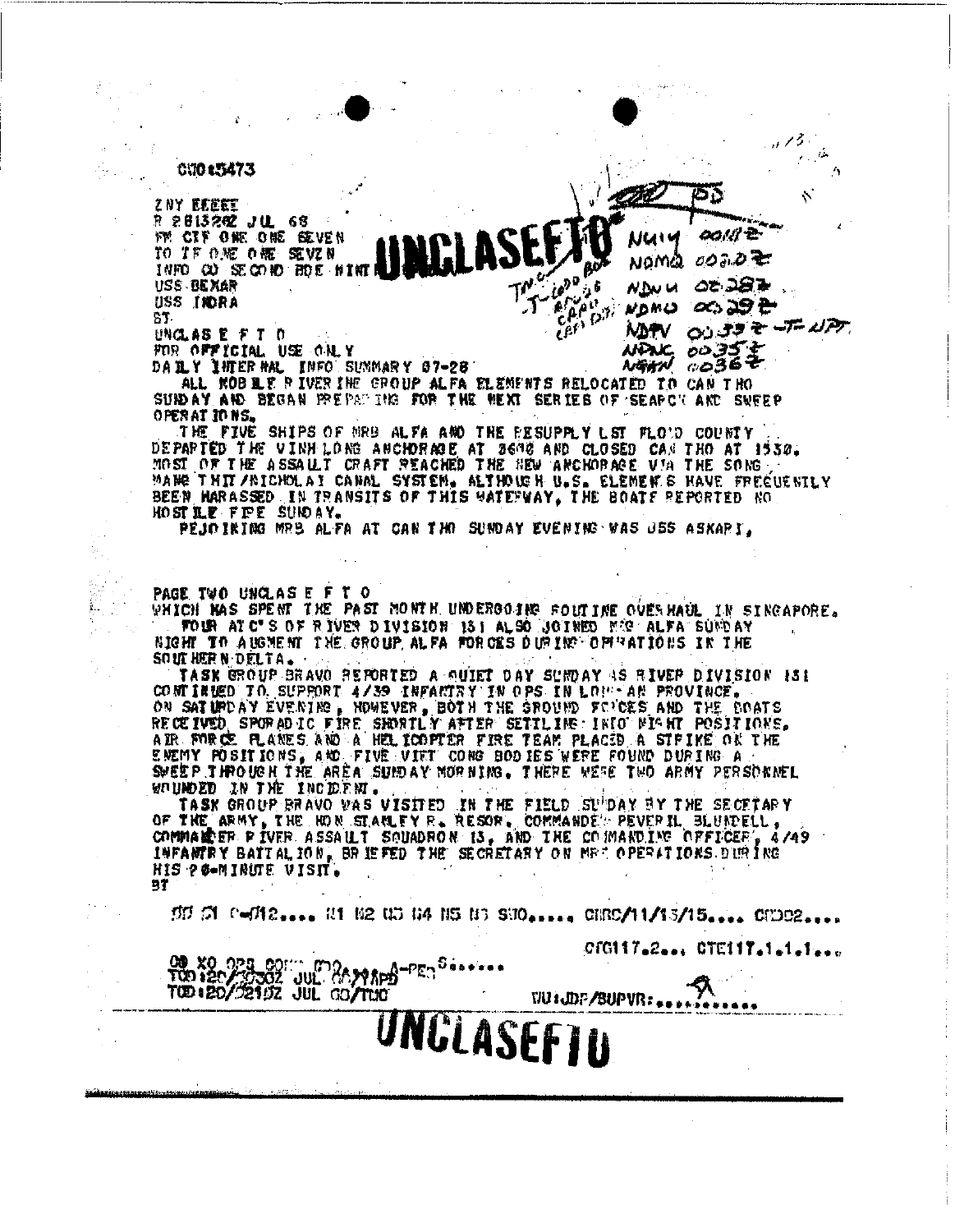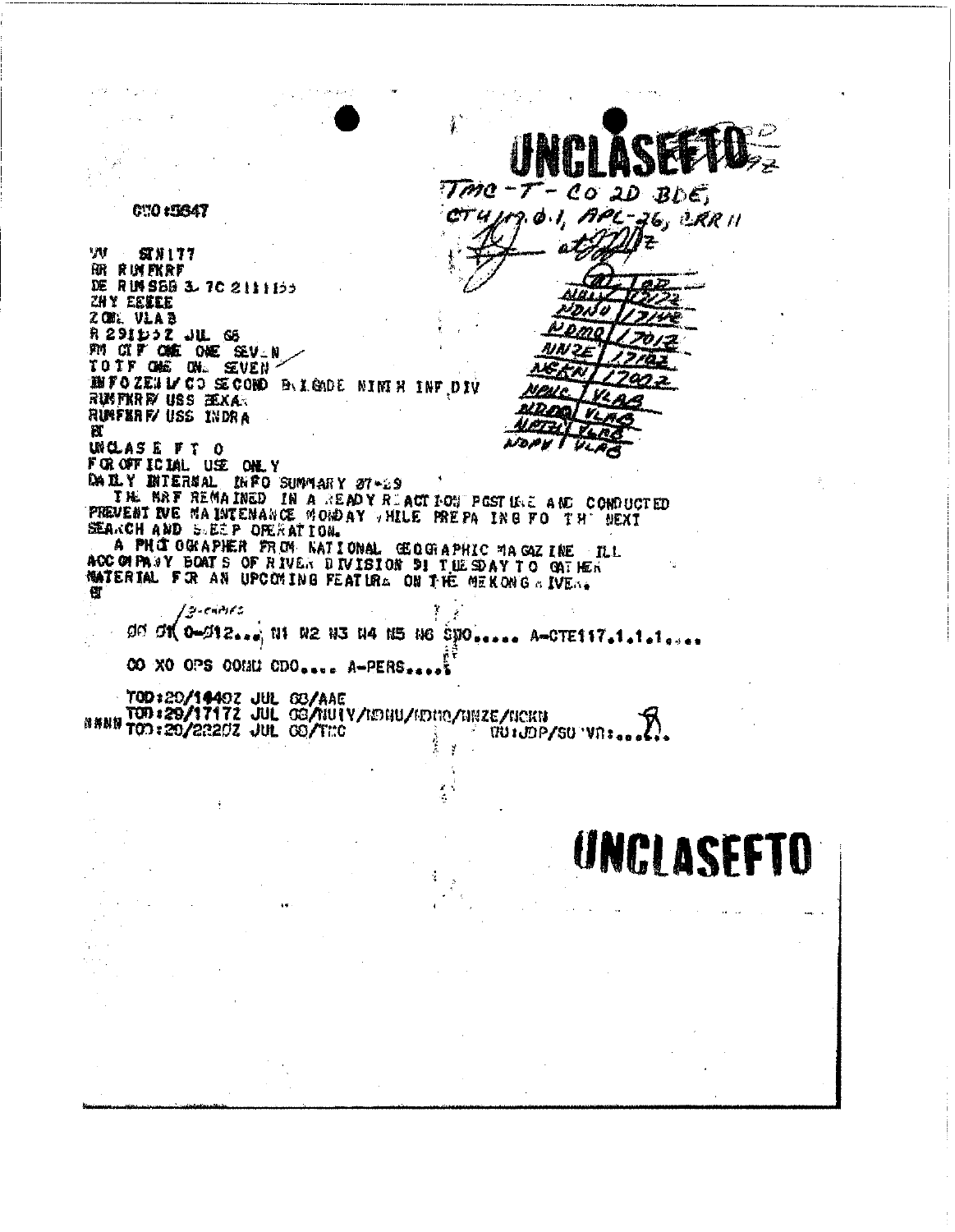-04  $1600$   $\geq$ CUO 5800  $7$ MC $\cdot$ T $-$ N **LASEFTD**  $\mathcal{T}$ - CKF $-$ '' w **ST N2 64**  $CRF - 129$ ar a uifkr f **TES RAP BD IE RUTSBB 429C 2121500** ZNY EEEEE R 3015 982 JUL 58 NDMQ FW CEF ONE ONE SEVEN **NW** THEO SERVICO GE COMO EDE NIMIRINE DIV NWE RUMPKR FY USS EEXAR RUNFKRR USS INDRA М INCLASE FT O FOR OFFICIAL USE ONLY DAILY DETERNAL INFO SUMMARY 07-30<br>MORE THAN AS VC WERE KILLED AND A HUGE CACHE OF VEAPONS WAS CAPTURED TUESDAY DURING THE MRF'S FIRST DAY OF OPERATIONS IN THE KIEN IHIEN DISTRICT OF CHUONG THIEN PROVINCE APPROXIMATELY COD **ILL GETERS SOUTHIEST OF CAN THO. THE OPERATION REPRESENTS INE** NOSI SIGNIFICANT PENETRATION OF THE SOUTHERN DELTA BY A MAJOR U.S. ASSAULT FORCE IN THE WAR. 就LEMENIS OF THE STH BATTALION. VIET NAMESE MARINE CORPS, OPERATING **博宜 H I HE MRF A CHIEVED CONTACT IN #ID-4頁 ERNOON WHILE SWEEPING TA SIVARD BETWEEN THE CAILON AND NUOCHRONG RIVERS. WHEN THE MARINES** SPEIED A LAR EE NUMBER OF ENEMY TROOPS MOVING IN A NEARBY BUNKER PACE 2 RIMSBB 429C UNCLASE FT 0 COMPLEX, THE BOATS OF RIVER DIVISION 91 MOVED IN AND UNLEASHED A DEVASTATING BARRAGE OF CANNON, MACHINE GUN AND MORTAR FIRE ON THE ENEMY POSITIONS. IN A SUBSEQUENT SWEEP THROUGH THE AREA. THE MARINES DISCOVERED MORE THAN AS VC KILLED BY THE MARINES. NAVY GUNFIRE AND HELO GUNSHIPS. INCLUDED IN THE CAPITRED WEAPONS WERE 32 COMMUNIST CHINESE RIFLES, SIN .30 CALIER U.S. CARBINES, 12 SEMI-AUTOMATIC 5KS<br>WEAPONS, THREE M-60 MACHINE GUNS, ONE 122MM MORTAR, ONE 75MM<br>HONTZER, FOUR MORTAR SIGNES, 180 SIMM MORTAR ROUNDS, 273 75MM<br>MORTAR CUMBS, 48 S2MM MORTAR ROUNDS, 20 MACHINE GUN ROUNDS, AND IS CLAYMONE ROUNDS.<br>ING FIRST BOATSLEFT THE MAB SHORTLY AFTER MID-NIGHT FOR THE LONDS LEFT THE MAB SHORTLY AFTER MID-NIGHT FOR THE KA NO. BOAT'S OF RIVER DIVISION 91, WITH THE MARINES EMBARKED FROM CAN THO, WERE THE LEAD CRAFT IN THE CONVOY AND ARRIVED AT THE MESIGNATED LANDING SITES AT 1110. FOLLOWING ALONG BEHIND RIVDIV 91 WERS THE ASSAULT CRAFT OF RIVDIV SE CARRYING THE TROOPS OF 3/60 INFARRAY BATTALION AND THE BOATS OF RIVDIY 111 LIFTING 4/47 ISFARIRY BATTALION. ALL OF THE ARMY TROOPS WERE BEACHED AT A FORMARD SASE WHICH WAS ESTABLISHED AT THE VITHANH AIRFIELD APPROXIMATELY 43 KIL OMETERS SOUTHWEST OF CAN IN A THE RIVDIV SE BOATS RETURNED TO THE MRB AFTER THE TROOPS ţ.

Cass, assem-

de)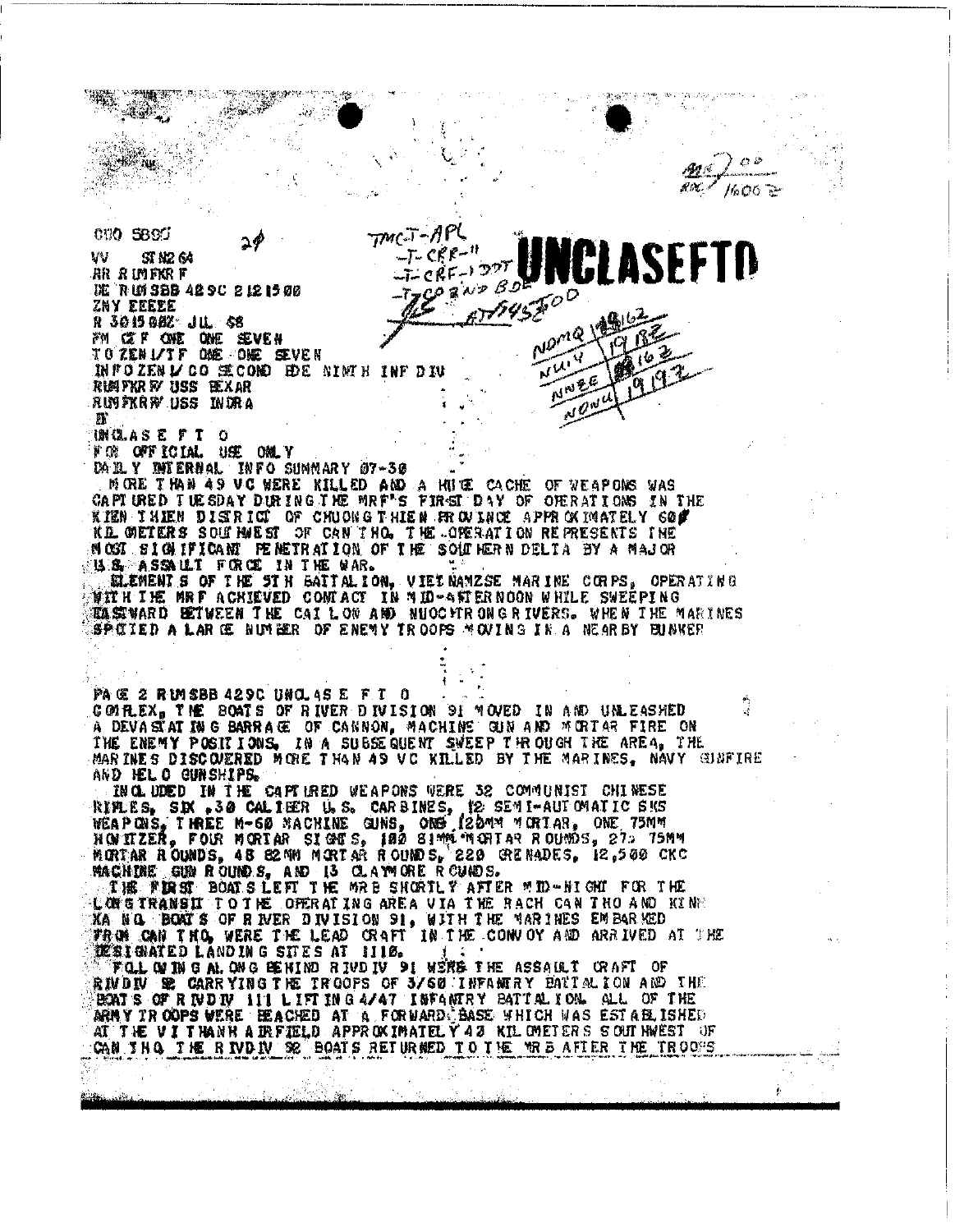344度、3 及10SBB 42SC UNCLAS E F T O<br>342017 教会社CREL THE RIVDIV III BOATS REMAINED ON CALL WITH 4/47 INFANITY BAITALION AT THE AIRFIELD TO ACT AS A RIVERINE READY REACTION FORCE WHILE THE S/SO BN WAS AIRMOBILED INTO THE AC. DUE TO THE DISTANCE OF THE CURRENT OFERATIONS FROM THE MRB. A F GRWARD TACT ICAL OPERATIONS CENTER WAS ESTABLISHED IN CCS 92-1 WHICH ORERATED MOST OF THE DAY NEAR VI THANH AIRFIELD. IN ADDITION VIRTUALLY ALL OF THE BRIGADE AND BATTOLING SUPPORT PERSONNEL REL CCATED TO THE FORWARD BASE AT VI TRANK. SUPPLIES TO SUPPORT THE OPERATION WERE MOVED TO THE AIRFIELD BY SCAT AND AIRCRAFT. MOBLE RIVERINE GOUP BRAVO, OFFRATING IN LONG AN PROVINCE,<br>HAD A COMPARATIVELY QUIET DAY TUESDAY. BUT IN A TRAGIC INCIDENT<br>IN THE AFTERNOON, THE CO OF 4/39 INFANTRY BATTALION WAS KILLED<br>BY A COMMAND DETONATED MINE. THE 4/39 A FRIEF MORTAR ATTACK. THE CLOSEST ROOMD HIT IS & YARDS FROM THE BOAT'S AND I HERE WERE NO CAPUALTIES OR DAMAGE. LIGE LIFT CRAFT 2 ARRIVED AT THE MALE BRAVO ANCHORACE TUESDAY AFTERNOON AND RELIEVED LLOS. MR. DOUG WARREN OF UPIAND MR. MINE ROBERTS OF THE CLEVELAND FLAIN DEALER FLEW FROM EENEWARTO THE OPERATING AREA TODAY. MR. BILL GARRETT OF NATIONAL GEOGRAPHIC MAGAZINE WAS ALSO COVERING THE GERALION. EMBAR NED WITH RIVDIV 91. 摇  $\mathcal{O}(\mathbb{R}^2)$ - 25. ød ØІ 0-012 N1 N2 N3 N4 N5 N6 \$VO A-CTE 117.1.1.1 **90 XO OBS COLLU**<br>TODT 30716002 UUL/AAE  $_{\text{CDO}}$ \_ A⊷PER# TOD 1 1916Z NDMQ/1918Z NUIY/1916Z NRZE/1919Z NDNU TOD: 1945Z THC -T- CRR-11/CRF-1 DET/CO 2ND BDE /APL-26 nnnnv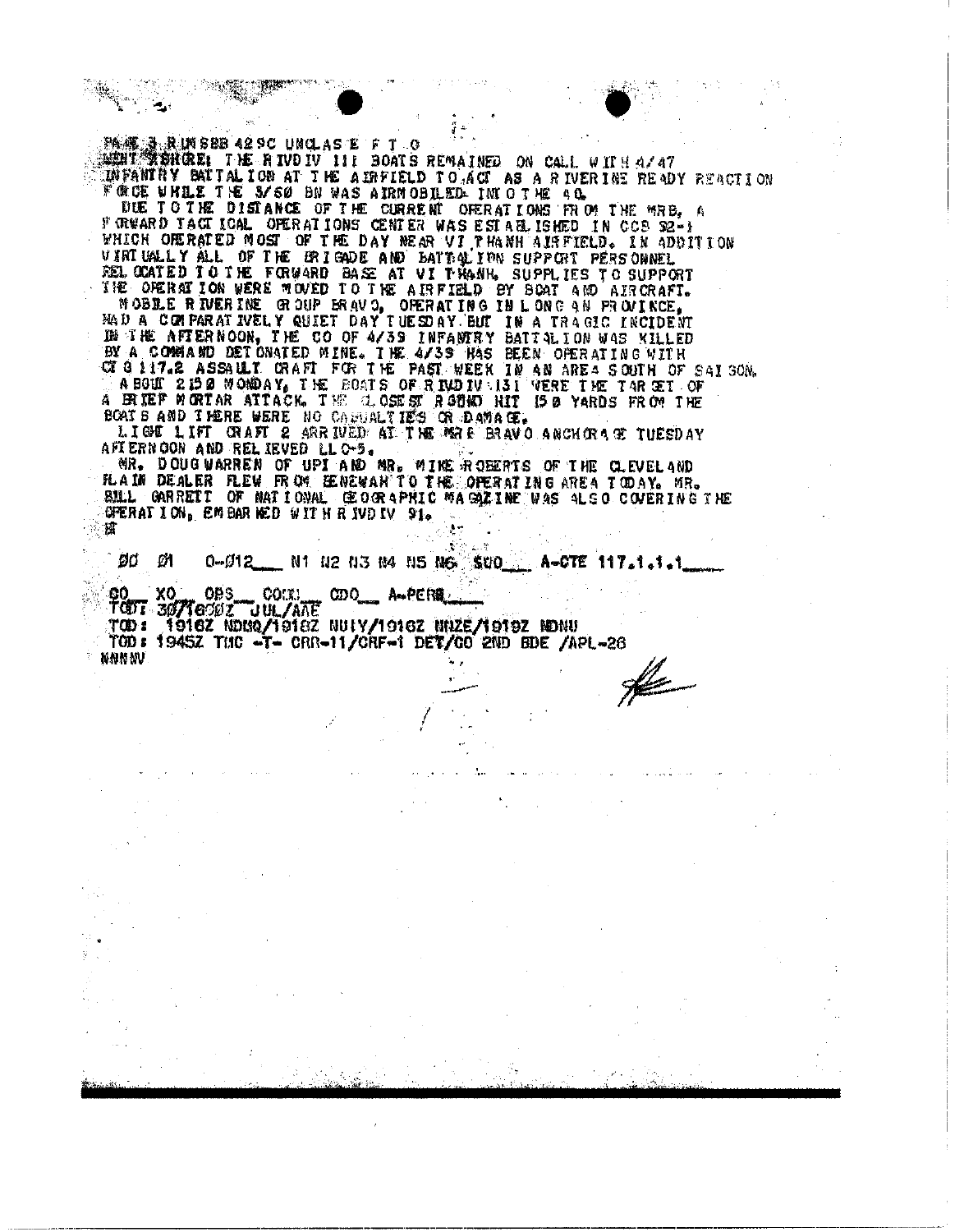UNCLASEFTD Á. in 1990.<br>September 6 S.G. I  $\sim$  07  $\pm$  (32)  $\%$ , ? . l.l. й, **CUO 16081** Z,  $d^{3b}$ roO **UU**  $S/N36$ UNZE -yam **RR RUMPKRF** DE RUNSBB 4890 2131335  $A \Delta u$ a **ZNY EEEEE NOT** තින ස **YLIGH**  $\overline{u}$ R 3113392 JUL 68 VING  $\mathbb{Z}^{p|n}$ **ANDED**  $5/5$ FM CIF ONE ONE SEVEN ETV HOLD TO ZENIZIF ONE ONE SEVEN INFOREAL CO SECOND BDE NINTH INFOIU RUMPHREY USS BEXAR RUMFKRF/ USS INDRA Ħ UNCLASE FT O FOR OFFICIAL USE ONLY DAILY INTERNAL INFO SUMMARY 07-31 THE BODY COUNT AFTER TWO DAYS OF OPERATIONS IN CHUCKG THISK PROVINCE ROSE TO 102 WEDNESDAY AS ARMY HELICCPTER GUNSHIPS AND GROUND ELEMENT S ACCOUNTED FOR 47 MORE VC KIA. GUNSHIPS WERE CREDITED WITH CUTTING DOWN 31 ENEMY TROOPS AND VIET CAME SE MAR INES ADDED 14 VC KIA WHILE STATING IN MODERATE CONTACT WITH SMALL VO ELEMENTS NORTH OF THE AREA OF TUESDAY'S HEAVY<br>CONTACT. THE CITER TWO ENEMY WERE KILLED BY 3/60 INFANTRY WHICH REPORTED SPORADIC CONTACT AFTER BEING AIRLIFTED INTO A HEAVILY WOODED AREA IN THE KIEN HUNG DISTRICT. SEVEN MORE RIFLES AND A MACHINE GUN WERE SEIZED BY PACE 2 RUMSBB 489C UNCLASE FT O THE WAR INES WEDNESDAY, RAISING TO 69 THE NUMBER OF "EAPONS CONFISCATED DURING THE PAST TWO DAYS. ASSAULT GRAFI OF RIVER DIVISION 115 AND 4/47 INFANTRY REMAINED IN A STAND-BY STAT US AT THE MAP'S FINARD BASE AT UT THANH WEDNESDAY BOATS OF RIV DIV BI CONTINUED TO SUPPORT THE VIET NAME SE MARINES, WHO MOVED THE CENTER OF THEIR CPERATIONS NORTH OF THE CAIL CRG RIVER INTO A DENSE BRUSHN OOD FOREST. ALL IED CASUALTIES AFTER TWO DAYS OF FIGHTING WERE TWO VIET MANE SE WOUKDED IN THE SDAY S'BATTLE, SOUTH OF THE CAI LOVE RIVER, AND ONE ARMY INFANIR MAN INJURED BY A BOOBY TRAP ON WE DUE SDAY. MR BALFA MOVED 10 KIL IMETERS UP RIVER WED NESDAY NIGHT, REL CCAT IN G TO AN ANCHORAGE FIVE KIL DUFFERS NORTHWEST OF BINK **THUY** TASK GROUP BRAVO ELEMENTS REPORTED ONLY ONE INCIDENT WEDNESDAY WHILE CONDUCTING OF ERATIONS ALONG THE MAM CODONG RIVER 18 MILES WEST OF SAIGON. IT OCCURRED IN THE AFTERNOON WHEN BOATS WITH RIVER DIVISION 131 WERE ATTACKED WITH ROCKETS THREE MILES WEST OF THE TOWN OF BEN LUC. ASPB 91-6 TOOK JOE HIT IN THE EXCHANGE OF FIRE, BUT THERE WAS